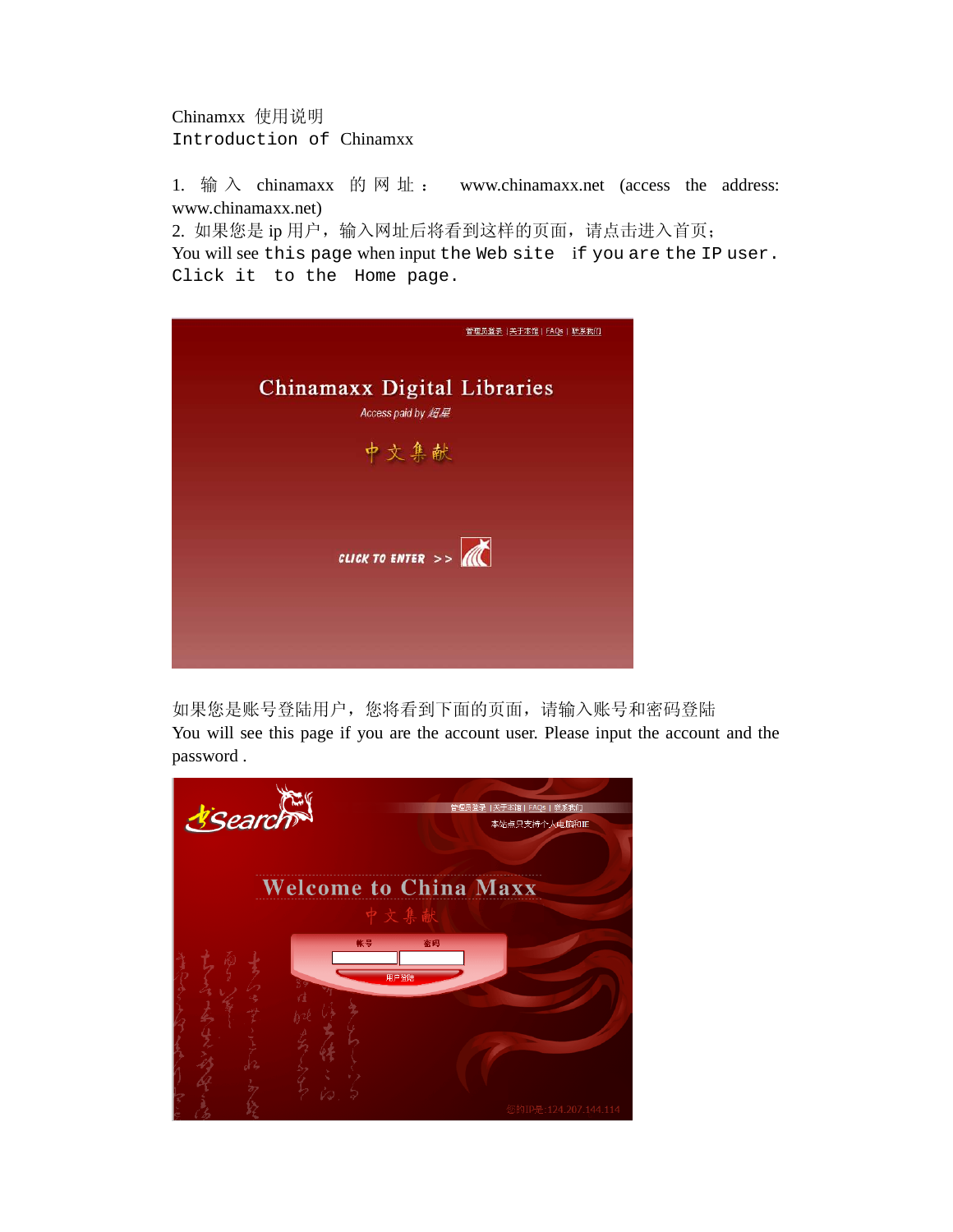## 3. 讲入 chinamaxx 之后, 您将看到他的首页 You will see the home page after you access to chinamaxx.

| Search                                             |           | Chinamaxx          |                         |                                                                                               |
|----------------------------------------------------|-----------|--------------------|-------------------------|-----------------------------------------------------------------------------------------------|
|                                                    |           |                    |                         | <b>Welcom</b>                                                                                 |
| 超星公司内部测试账号 Lib (SuperStar Chinese Digital Library) |           |                    |                         | Home Page<br>Download<br><b>Individual Regi</b><br>On-line Help<br>Contact Us<br>Error Report |
| Title<br>$\downarrow$                              |           | Search             | Help<br>Advanced Search | Logout<br>Duxiu                                                                               |
| 3经典理论                                              | 7 社会科学总论  | □ 军事               | 1 经济                    | <b>Other</b>                                                                                  |
| い文化、科学、教育、体育                                       | 1文学       | 7历史、地理             | 3 环境科学、安全科学             | American En                                                                                   |
| <b>心医药、卫生</b>                                      | 1 数理科学和化学 | 7 自然科学总论           | 一、政治、法律                 |                                                                                               |
| 一 哲学、宗教                                            | 17 交通运输   | 7 航空、航天            | 1 综合性图书                 | Anno                                                                                          |
| 山工业技术                                              | □ 农业科学    | 1 天文学、地球科学         | せい 生物科学                 | Oct 16,2008<br>Dear readers, V                                                                |
| ■语言、文字                                             | 司艺术       | <b>tal 居正 邹鲁作品</b> |                         | that you canno<br>books which w.                                                              |
| <b>Speciality</b>                                  |           |                    |                         | settings' updat<br>$16:30 - 16/10$                                                            |
| ■文史资料                                              | 国经济       | 日年签                |                         | system will be r<br>adjustment, we<br>inconvenience:                                          |

4. 超星公司为用户提供了两种方式获取图书,如果您已经知道了该书的书名、 作者、ISBN 等任何信息,请在上面的检索栏中直接输入进行检索;如果您只是 想寻找与您的研究课题相关的图书,请根据下面的各个小分类来进行挑选,我们 提供了多级分类信息,相信一定找到您需要的书。

Superstar provides two methods to find out the books. You can input the title of the book, the author, ISBN, and so any information, directly in the search bar above if you already know one of these. Please according to the following categories if you just want to find the related books with your research topic. We have provided multi-level classified information; I believe you can find the books you need.

5. 超星公司提供 jpg 阅读和 ie 阅读两种阅读方式来满足用户不同的阅读需要。 通过点击图书封面和书名的阅读方式为 jpg 阅读, 这种阅读不需要下载插件, 简 单方便; 通过点击"ie 阅读"按钮即可实现 ie 阅读, ie 阅读需要下载插件。 Superstar provides jpg reading and ie reading to meet the reading needs of different users. By clicking on the cover of the book and the title of the book is the jpg reading, which does not need to download the plug-in, easy and convenient; by clicking on the "ie reading" button to read, without to download the plug-in.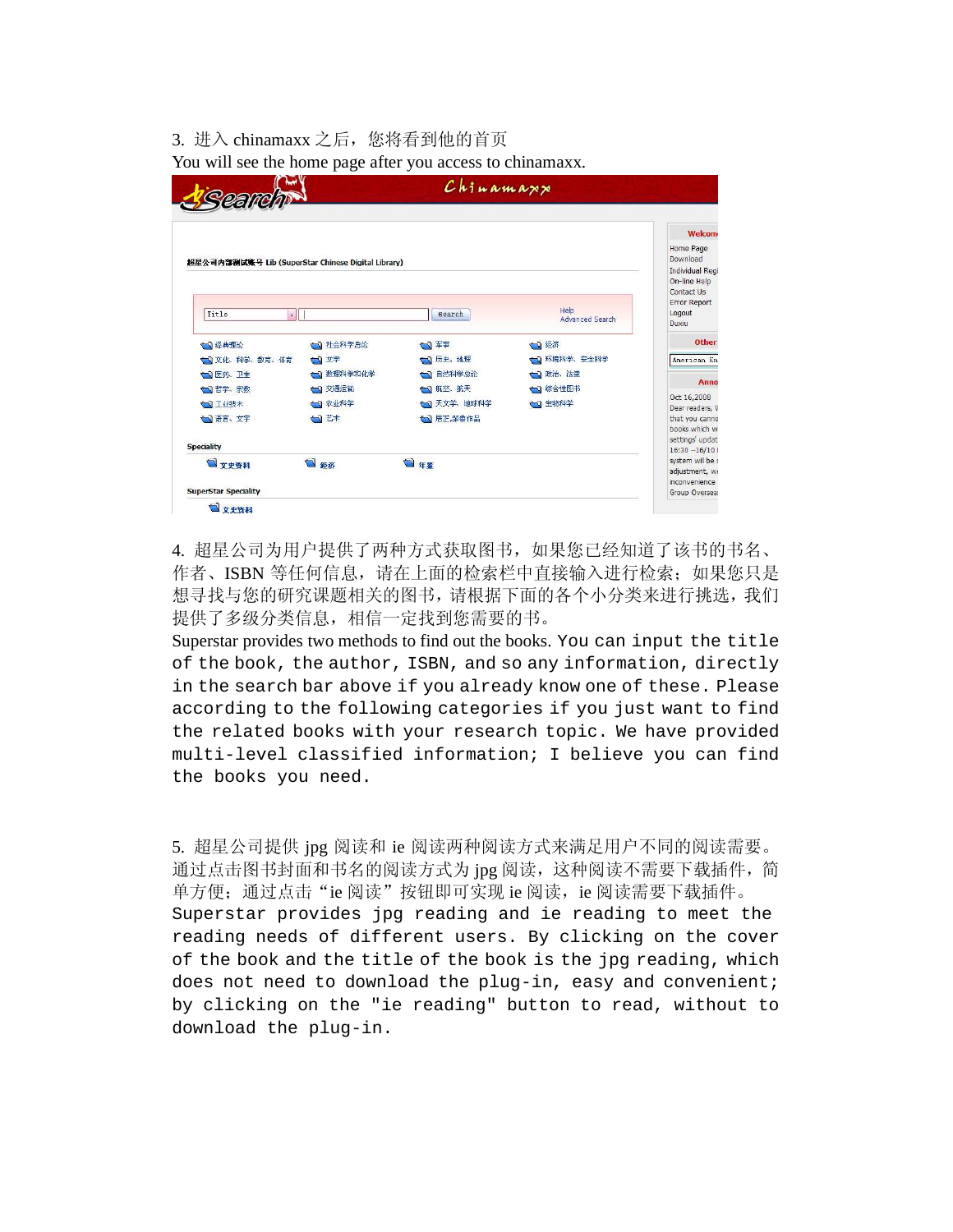

通过点击页面获得 jpg 阅读 By clicking on the page to access the jpg reading.

| 中外历史大事年表 作者:丁笃本主编 页数:605 出版日期:1998年09月第1版                             |                            |                                |            |  |
|-----------------------------------------------------------------------|----------------------------|--------------------------------|------------|--|
| $Q_{\text{Zoom}}$ $Q_{\text{Zoom}}$<br>$\overline{\mathbf{x}}$ $\log$ | Mcur   Print  <br>Ⅱ正文页 ↓ 1 | $7605$ go<br>Tage Up Page Down | IE Reading |  |
| Catalogue                                                             |                            |                                | 中外历史大事年表   |  |
| □ 日录<br>日前言<br>□ 中外历史大亊年表                                             |                            |                                |            |  |
| ■ 后记                                                                  |                            | 前 4500 年––前 3600 年             |            |  |
|                                                                       | 外国                         | 埃及进入新石器和铜石并用时代,出现了农牧业。         |            |  |
|                                                                       |                            | 前 4240 年                       |            |  |
|                                                                       | 外国                         | 埃及出现最初的"太阳历"。                  |            |  |
|                                                                       |                            | 前 4300 年——前 3500 年             |            |  |
|                                                                       | 外国                         | 西亚两河流域(美索不达米亚)进入铜石并用时代。        |            |  |
|                                                                       |                            | 前 3500 年 — 前 3100 年            |            |  |
|                                                                       | 外国                         | 在尼罗河流域形成上埃及王国和下埃及王国, 出现文       |            |  |
|                                                                       | 字。                         |                                |            |  |
|                                                                       |                            | 两河流域进入乌鲁克文化时期,农业较普遍,出现象形图画     |            |  |
|                                                                       | 文字。                        |                                |            |  |
|                                                                       |                            | 前 2100 年——前 2900 年             |            |  |

Ie 阅读 :下载插件并运行, IE reading : download and run the Plug-in .

◎ 此网站需要运行以下加载项:"未知发行者"中的"SSIEPlug Module"。如果您信任该网站和该加载项并允许运行该加载项,请单击这里...

Please *Lelick* here to download plug-in if you cann I Room + Page Up | Page Down | Go OCR | Rotate Left | Rotate Right Body Text from current print pages 回目录 □□前言<br>□前言<br>□中外历史大事年表<br>□后记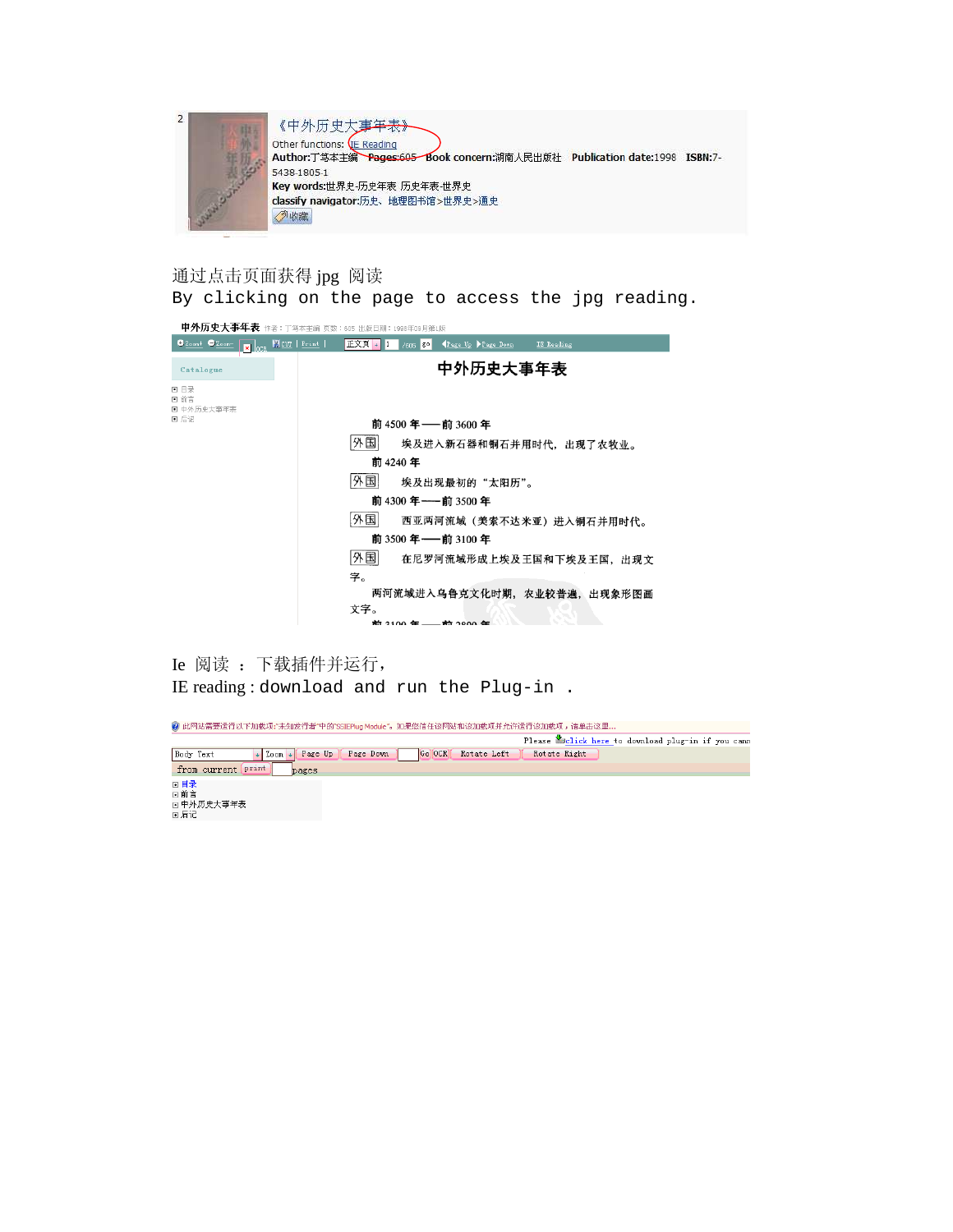|                                                                         |     |         |           |             |             |                 |              | riease amounck nere to download piug-in it you canr |
|-------------------------------------------------------------------------|-----|---------|-----------|-------------|-------------|-----------------|--------------|-----------------------------------------------------|
| Body Text                                                               | 50% | Page Up | Page Down | Go OCR<br>1 | Rotate Left |                 | Rotate Right |                                                     |
| from current print                                                      |     | pages   |           |             |             |                 |              |                                                     |
| 1目录<br>1前言<br>1中外历史大事年表<br>1后记                                          |     |         |           |             |             |                 |              |                                                     |
|                                                                         |     |         |           |             |             |                 | 中外历史大事年表     |                                                     |
|                                                                         |     |         |           | 外国          | 前 4240 年    | 前4500年 - 前3600年 |              | 埃及进入新石器和铜石并用时代, 出现了农牧业                              |
| 6. ocr 功能, 是用来摘录文字的<br>ocr function: to extract the text . For example: |     |         |           |             |             |                 |              |                                                     |

## 中外历史大事年表



Individual Registration、collection

为了方便读者的使用,我们设计了个人图书馆的功能,即可以把用户自己感兴趣 的书放到自己的图书馆中,方便查阅和使用。

In order to facilitate the readers, we have designed a personal library that could collect the interesting books to the user's own library, facilitate to access and use it.

注册: 在 chinamaxx 首页的右上角有一个 individual registration 的功能, 请点 击注册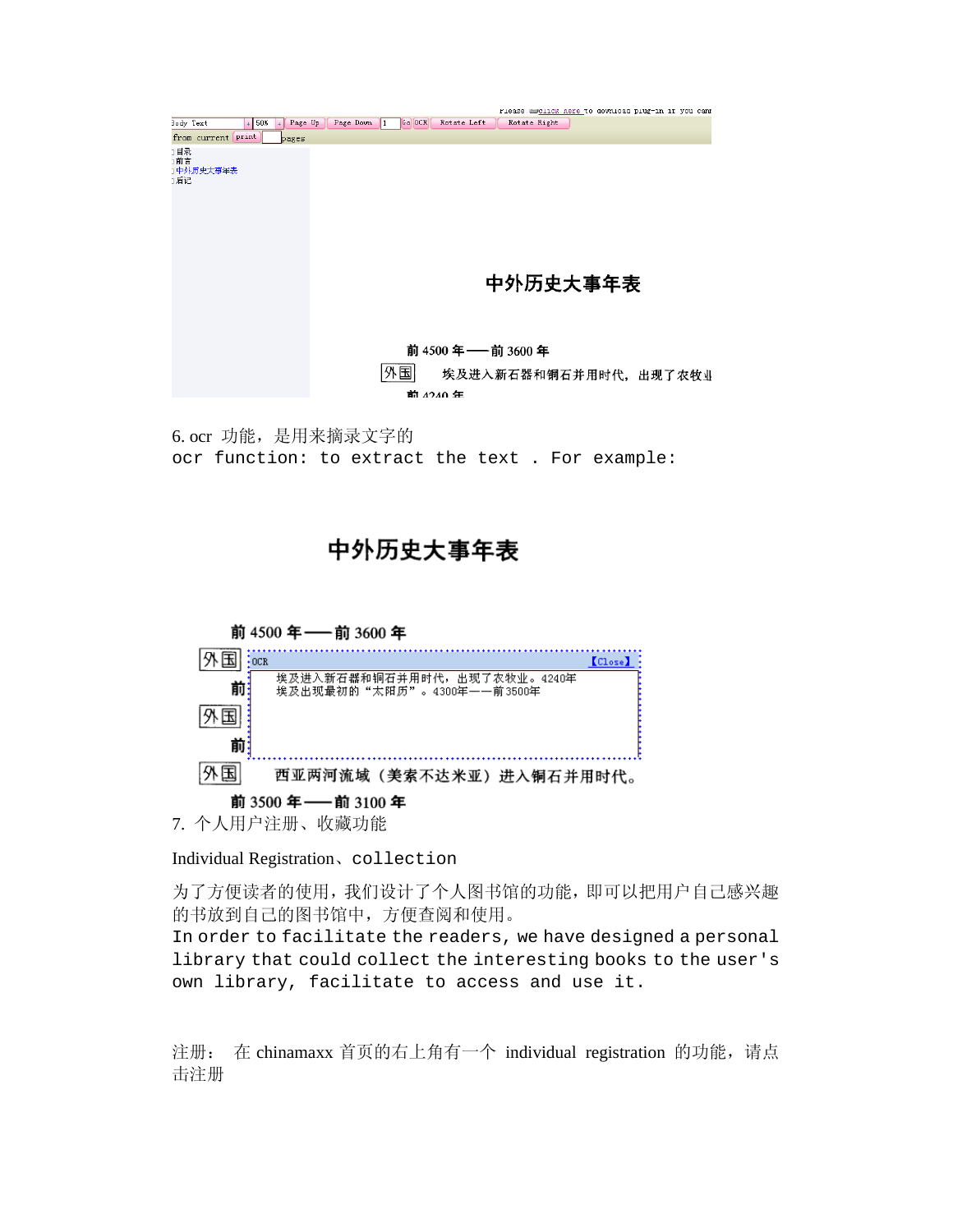Registration: there is a function of individual registration in the upper right corner of chinamaxx, please click on and register.

| Home Page                      |                                                                                          |
|--------------------------------|------------------------------------------------------------------------------------------|
| Download                       |                                                                                          |
| <b>Individual Registration</b> |                                                                                          |
| On-line Help                   |                                                                                          |
| Contact Us                     |                                                                                          |
| <b>Error Report</b>            |                                                                                          |
| Logout                         |                                                                                          |
| Duxiu                          |                                                                                          |
|                                | UN                                                                                       |
| ₹                              |                                                                                          |
|                                |                                                                                          |
|                                |                                                                                          |
|                                | Individual Registration                                                                  |
| Account:                       |                                                                                          |
|                                | *A combination composed by 4-20 letters or numbers and<br>start with letter.             |
|                                |                                                                                          |
| password:                      |                                                                                          |
| Re-type password:              |                                                                                          |
|                                |                                                                                          |
| Name:                          |                                                                                          |
|                                |                                                                                          |
| E-mail:                        |                                                                                          |
|                                | Submit                                                                                   |
|                                | Note: You must fill in all fields! After registeration, you can set up your own library. |
|                                |                                                                                          |

注册后会直接跳转到一个已经填好您的账号和密码的页面,请直接点击"用户 登陆"即可

It will jump to the page directly, which has fill out your account number and password which you just fill in .please click on the button of " user login" .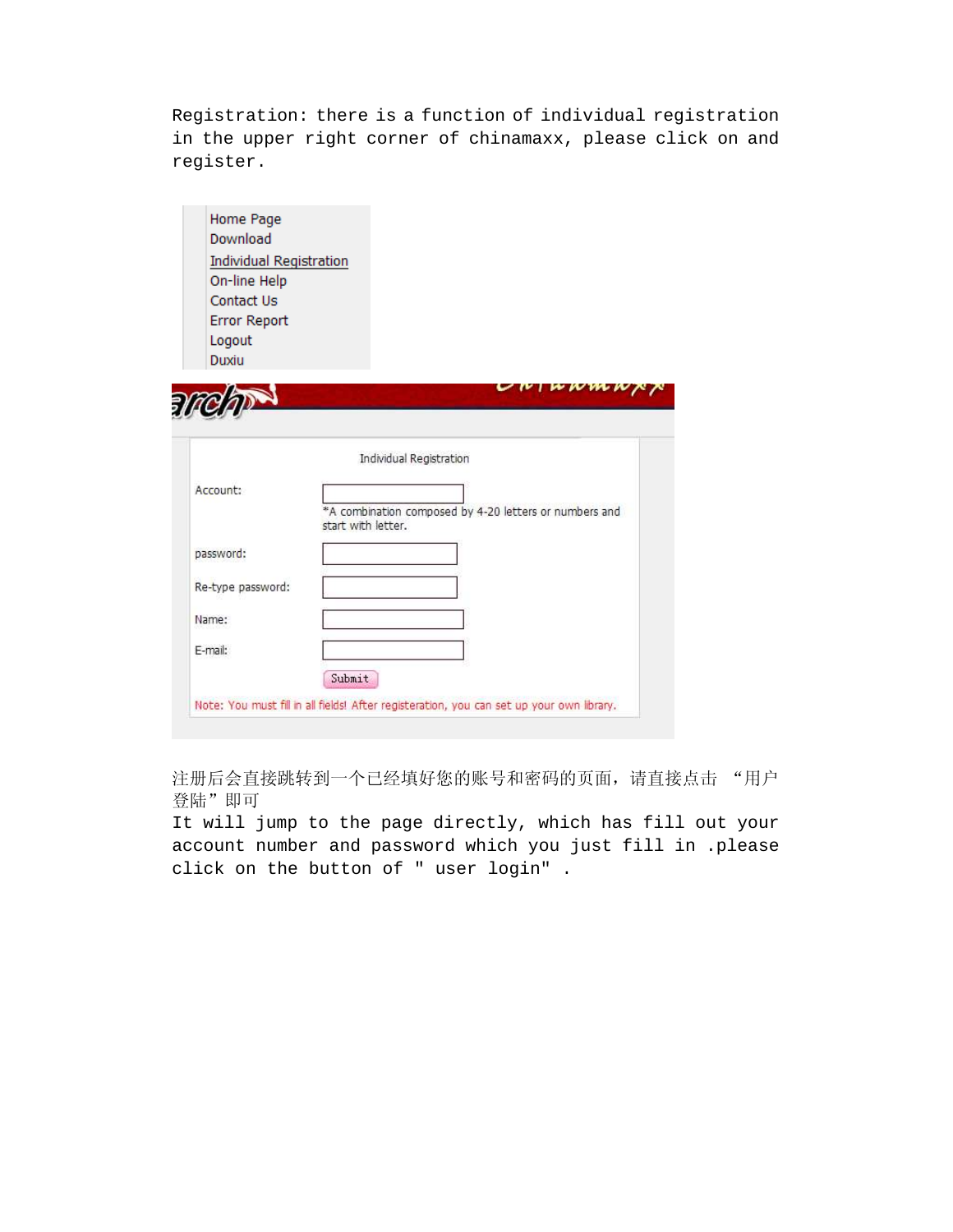

如果您已经注册过个人用户,请在首页直接点击"logout" 按钮,进入上面的页 面,填写账号和密码登陆。

If you are already the registered users, please click directly on the first page "logout" button to enter the top of the page, fill out the

> Home Page Download **Individual Registration** On-line Help **Contact Us Error Report** Logout Duxiu

account number and password to login

个人图书馆,这陆后,在右侧的功能栏,会出现"My library"按钮, 当用户看到自己需要的书时,可以选择"收藏"按钮, 例如:《中国人口与环境 第二辑》这本书就会自动添加到"My library"

Personal library: there will be "My library" button in the right side when you have access to personal library .Click the "collection" button to collect the books users need. For

example:《中国人口与环境 第二辑》will be automatically added to "My library"